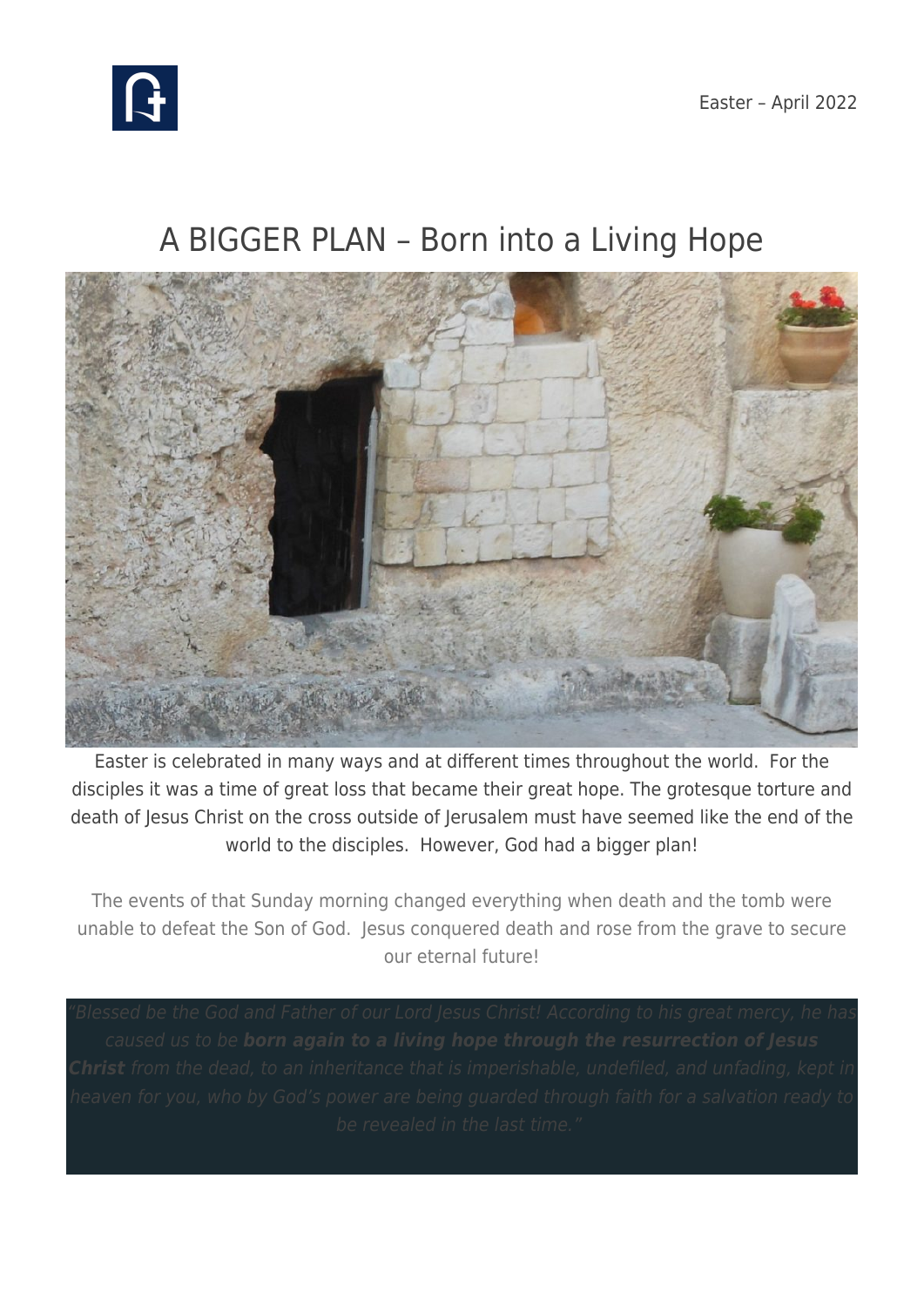

Wars, famine and disease that so many are facing around our world today remind us that the curse of death remains, but God still has a bigger plan! **We have a living hope in Jesus Christ!**

## **Ethiopia Training Conference Update**

Our consistent prayer for each of our training conferences is that God would be magnified and speak into the hearts and minds of each participant. We are so thankful for the ways in which He did during our time in Ethiopia. We could see it in the way the couples prayed together, in how their wearied faces turned to joy over the course of the week and in the application of God's Word in their lives, marriages and ministries.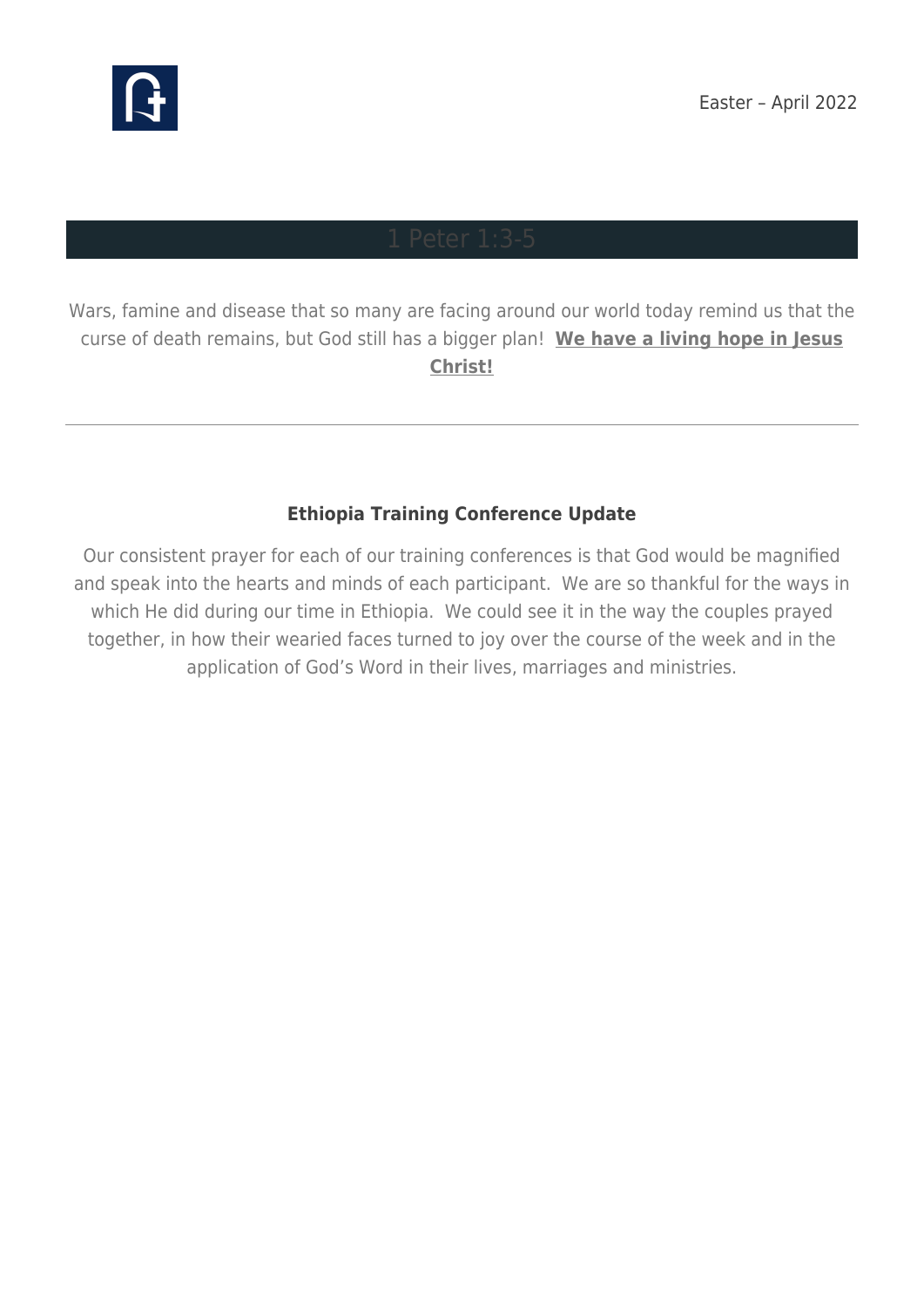

Easter – April 2022

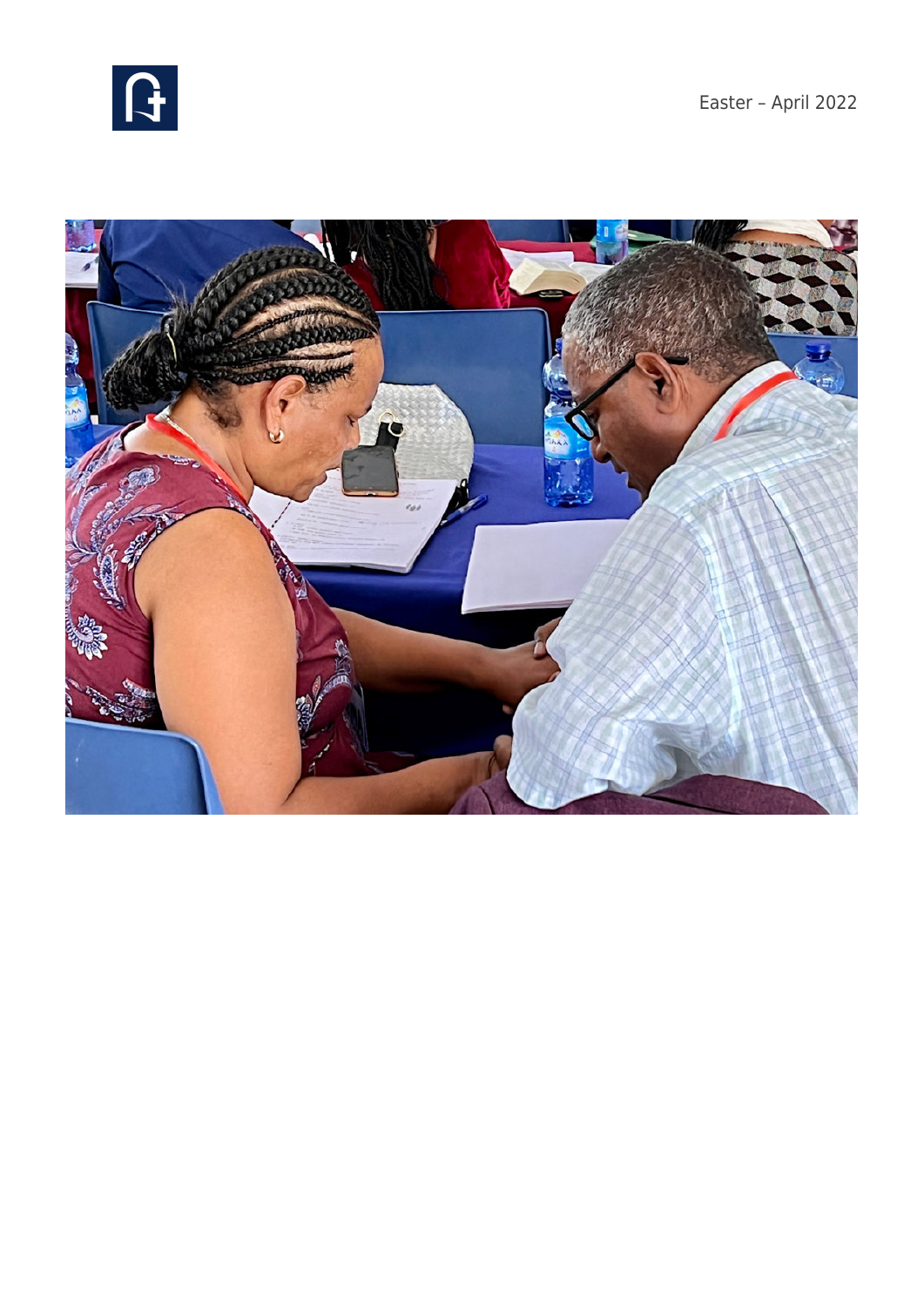

Easter – April 2022



One woman commented that she didn't want to attend and that her husband and kids had to drag her there. After the second day she said. "They will have to drag me away to get me to leave."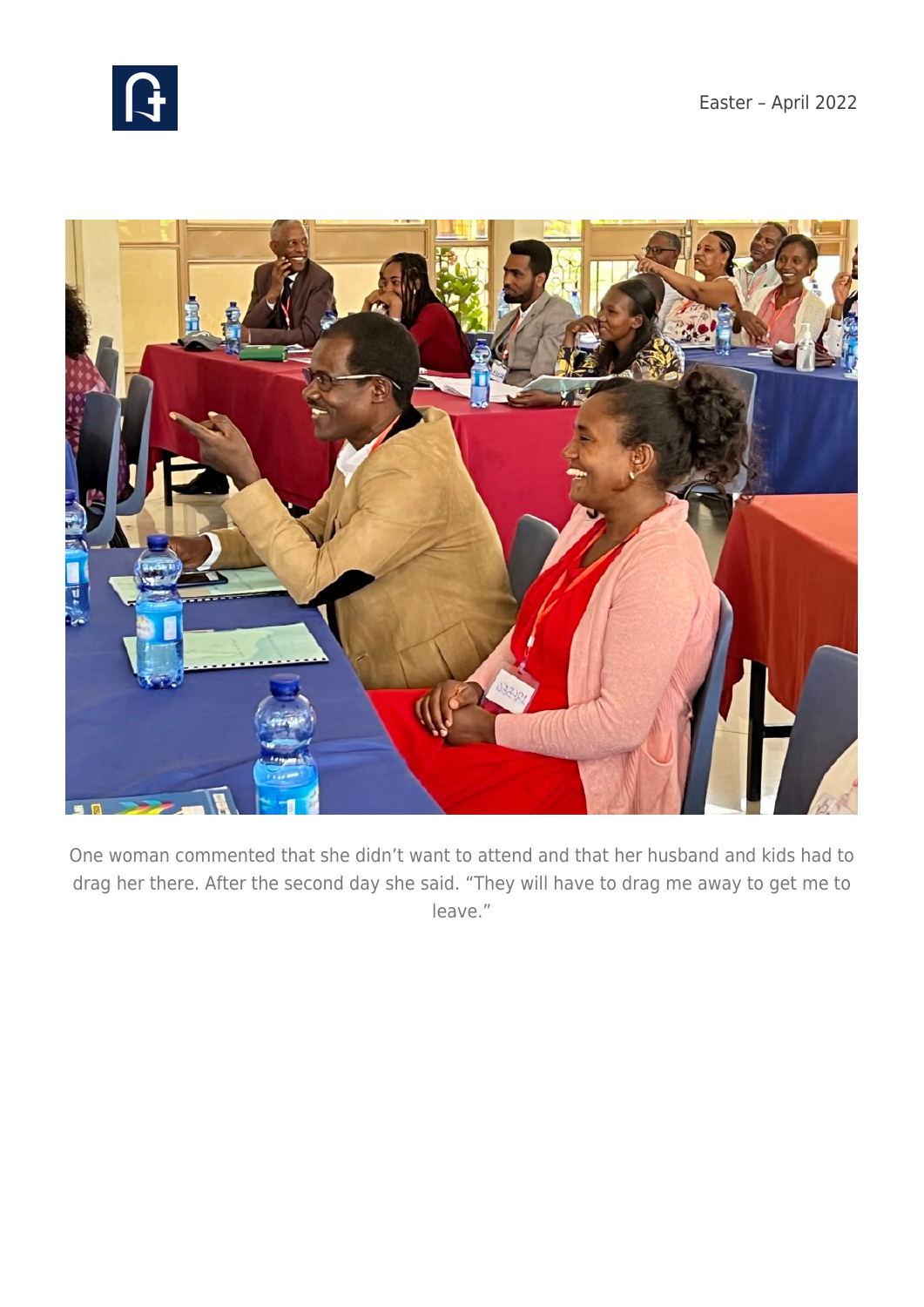



One pastor expressed how he had been in ministry for 33 years and had never seen or participated in a conference like this. He and his wife were joyfully thankful for what they were learning and experiencing together as a couple.

## **Ways You Can Pray!**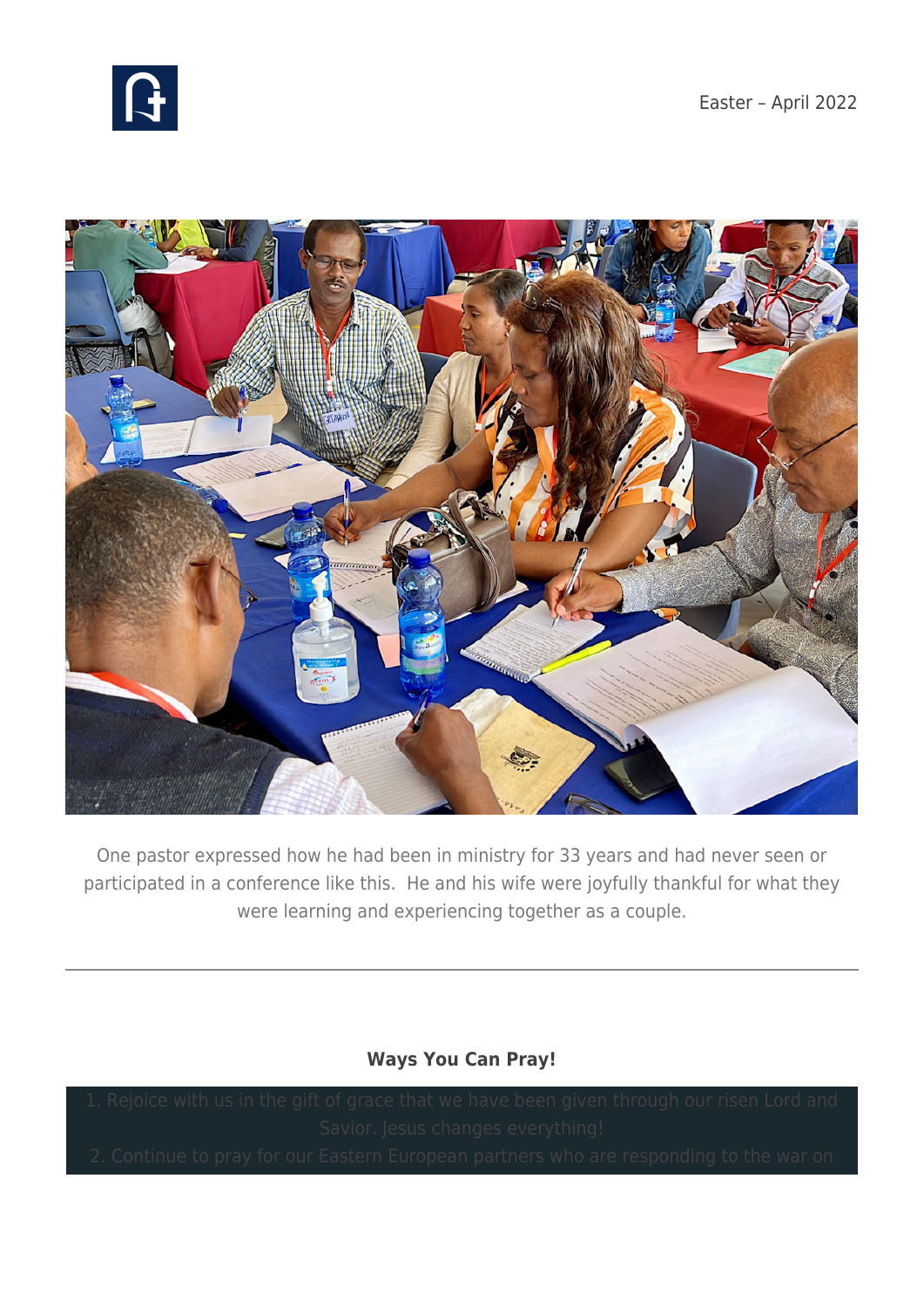

Easter – April 2022



Each training conference inspires us anew with great appreciation for your faithful prayers and financial support. Thank you!

**May you rejoice in the Bigger Plan of our Living Hope this Easter!**